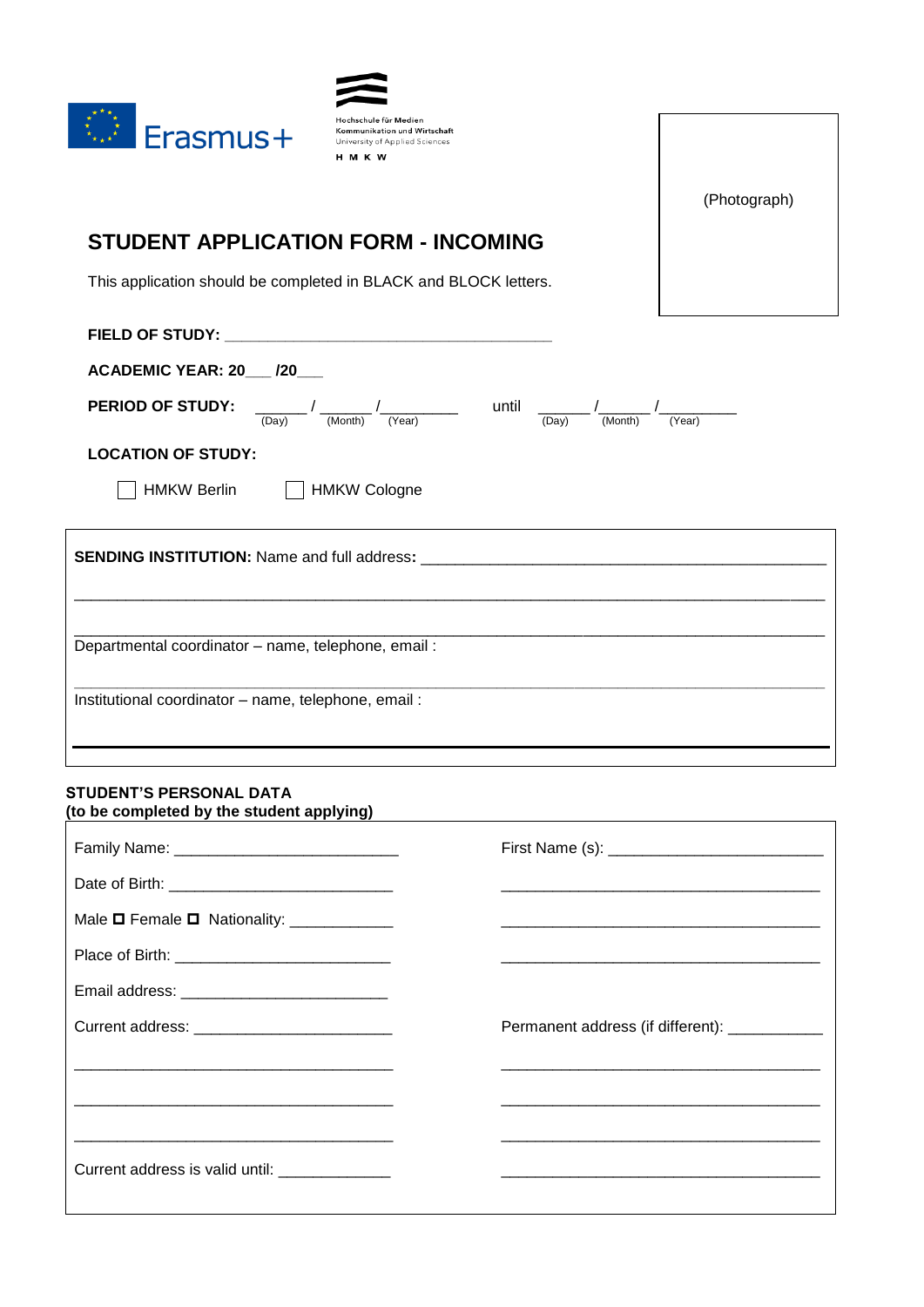### **LANGUAGE COMPETENCE Note: A proof of knowledge of the receiving institution's language of instruction should be submitted**

| Language of instruction at home institution (if different): ________<br>Mother tongue: ___________ |                                                   |           |                               |           |
|----------------------------------------------------------------------------------------------------|---------------------------------------------------|-----------|-------------------------------|-----------|
| Other languages                                                                                    | I have sufficient knowledge to<br>follow lectures |           | I need some extra preparation |           |
|                                                                                                    | <b>YES</b>                                        | <b>NO</b> | <b>YES</b>                    | <b>NO</b> |
|                                                                                                    |                                                   |           |                               | □         |
|                                                                                                    |                                                   |           |                               | О         |
|                                                                                                    |                                                   |           |                               | О         |

# **WORK EXPERIENCE RELATED TO CURRENT STUDY (if relevant)**

| <b>Work experience/position</b> | Firm /organization | <b>Dates</b> | Country |
|---------------------------------|--------------------|--------------|---------|
|                                 |                    |              |         |
|                                 |                    |              |         |

## **SCHOOL AND CURRENT STUDY**

| Type of High School Diploma: 1990-1990                               |  |  |
|----------------------------------------------------------------------|--|--|
| Year of High School Diploma: Vear of High School Diploma             |  |  |
| Diploma/degree for which you are currently studying: _________       |  |  |
| Number of higher education study years prior to departure abroad____ |  |  |
| Have you already been studying abroad? Yes $\Box$<br>$No$ $\square$  |  |  |
| If yes, when? At which institution?                                  |  |  |

| Briefly state the reasons why you wish to study abroad:___ |  |  |
|------------------------------------------------------------|--|--|
|                                                            |  |  |
|                                                            |  |  |

**Student's Signature: \_\_\_\_\_\_\_\_\_\_\_\_\_\_\_\_\_\_\_\_\_\_\_\_\_\_\_\_\_\_\_\_\_\_\_\_\_\_\_\_ Date:** \_\_\_\_\_\_\_\_\_\_\_\_\_\_\_

### **Additional documents to be send with this application form:**

- Transcript of Records in English
- Digital photo (passport size)
- Erasmus Learning Agreement
- Copy of passport or ID
- $\Rightarrow$  Proof of knowledge in German language

**Please send your complete application by email to Jeannine Muhlack, International Office j.muhlack@hmkw.de, phone +49 30 - 46 77 693 - 19.**